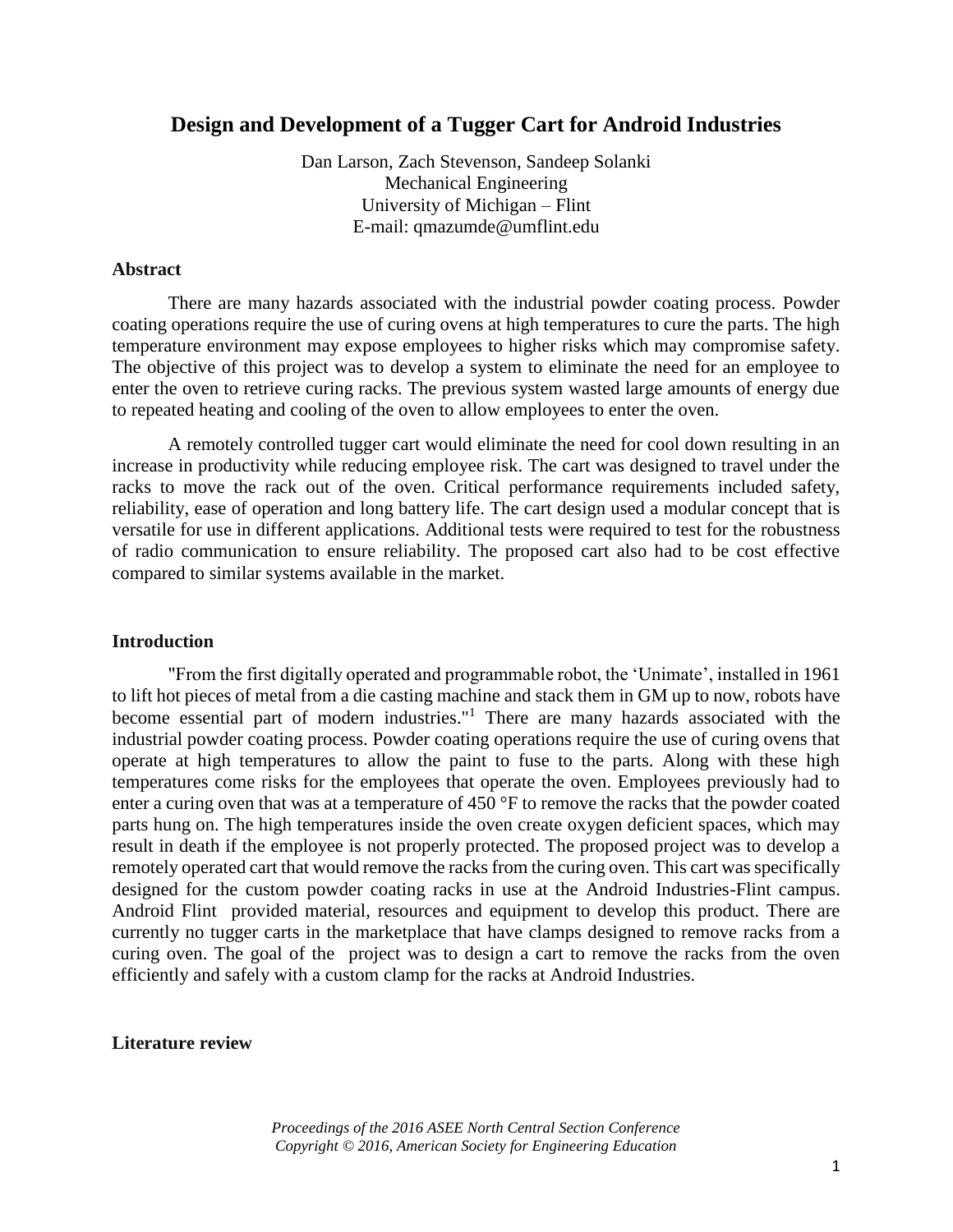Many safety hazards accompany the use of the curing oven in the powder coating process. In 2010, a man died while working in a curing oven. "Liverpool Crown Court heard that because there was no alarm. Mr. Catterall tried to escape using a crowbar but because of the noisy working environment no one heard his cries for help."<sup>2</sup> Currently Android Industries requires an employee to enter the curing oven to remove parts.

To prevent a catastrophic event from happening at Android a tugger cart was proposed. An autonomously guided vehicle (AGV) was investigated alongside a remote controlled vehicle. Crefrom Intelligent AGV Systems produces a tugger cart; the NSB BST Tugger has a low profile design and uses a magnetic tape path for its guidance. The NSB model has an eight-bit optical communications device for remote control and starting. It also features an electromechanical emergency and parking brake, a non-contact programmable laser bumper and e-stop with 8-view sets plus other standard safety features including audible warning and flashing light.<sup>5</sup> DJI products manufactures a remote controlled tugger cart called the Wagon Caddy HD.<sup>3</sup> Patent number 7497448 is a flatbed cart similar to the teams design without the clamp feature needed to remove the rack from the oven.<sup>4</sup> Another patent number US 8167323 B1 explains how handcarts, hand trucks, and similar manually operated conveyances have been known and used for a considerable period of time to facilitate the transport of limited loads over limited distances and terrain.<sup>10</sup>

The team chose to use an AGM battery. "From a user's point of view, for a low cost UPS battery with an expected life of 5 to 10 years, the AGM battery is a good choice. For applications where life times exceeding 10 years are expected, GEL batteries are the better choice."<sup>8</sup> AGM batteries are also the standard battery used in the plant.

## **Methods**

#### Concepts

Design and develop a tugger cart that can be remotely controlled by an operator. Since the cart would be operating in extreme temperatures, it needed to have a protective coating/insulation to resist the heat of oven. The cart would latch onto the front end of the rack and proceed to move it. It would be able to pull the racks into or out of the oven depending on the operation being done. Something that was important to keep in mind for all concepts was the ability to take high amounts of heat over time especially for the electrical components. According to Chen and Nelson "a key consideration in the packaging of the devices is that the bonds between the different materials are capable of sustaining the mechanical and thermal stresses over the service life of the device."<sup>9</sup>

Automatic guided vehicles (AGV) are attractive because of their labor savings. The design team chose not to do one because a limited drive path is one of their disadvantages (Arkin

> *Proceedings of the 2016 ASEE North Central Section Conference Copyright © 2016, American Society for Engineering Education*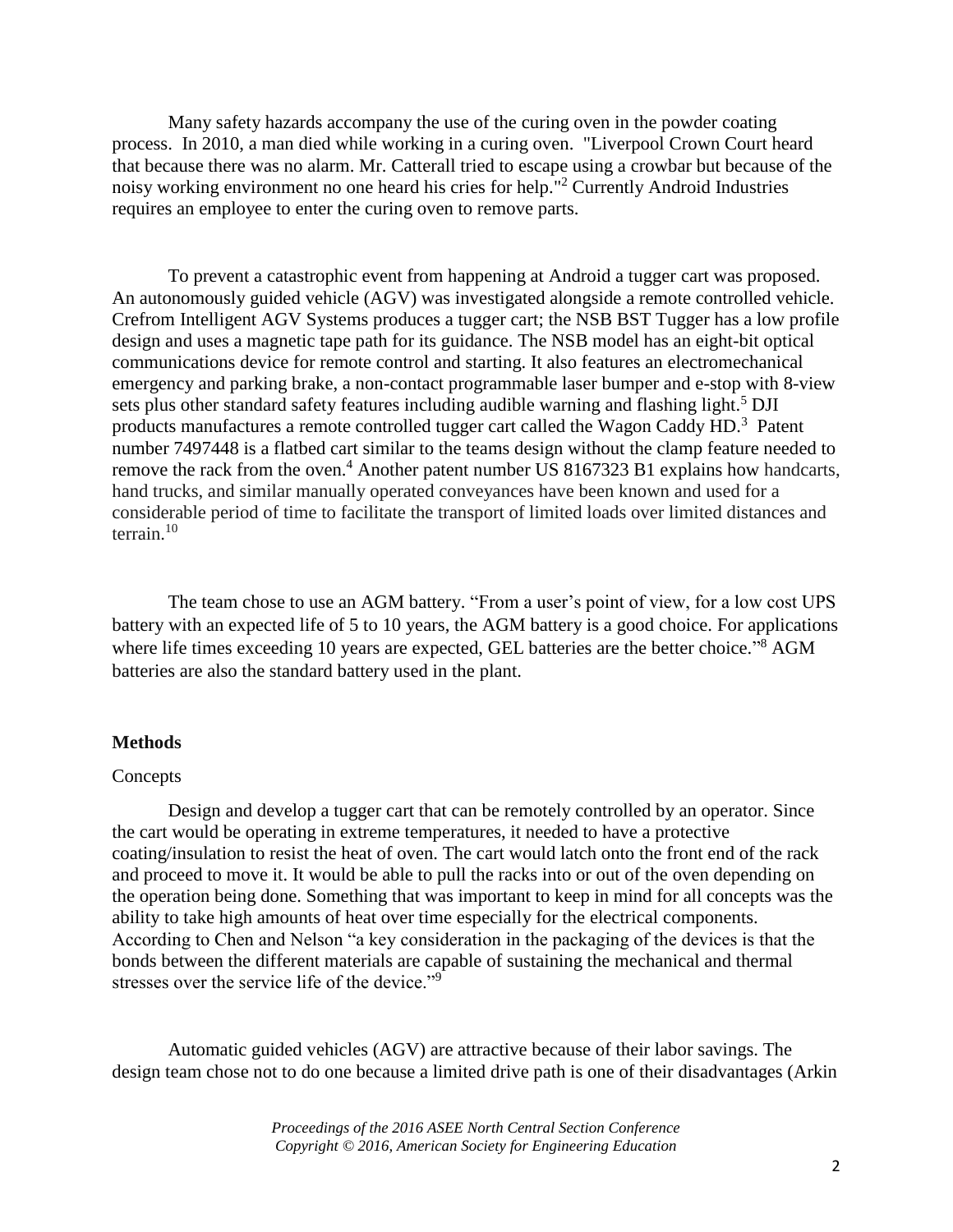1990). There is approximately one and a half hours of down time between runs through the curing oven. Therefore, an expensive AGV will not have a significantly long return on investment (ROI). In the future, Android Industries may choose to adapt this design for use as an AGV when the powder coating process has fewer path options and more ovens are added. Safety is a higher priority than efficiency in this design.

## Concept One

Design and develop a cart that is capable of traveling inside the oven and latch onto the rack, then proceed to pull the rack out of the oven. The first variation considered was to incorporate four Mecanum style wheels into the design to allow the car to have full translational movement. "Mecanum wheels are used when omnidirectional movability of a vehicle is desired. That means that the vehicle can move along a prescribed path and at the same time rotate arbitrarily around its center. A Mecanum wheel consists of a set of rolls arranged around the wheel axis."<sup>7</sup> All four wheels would be driven independently due to the Mecanum's design. This concept has the most maneuverability but its advantages are lost when multiple tugger carts are needed due to the higher cost to manufacture the wheels.

# Concept Two

Design and develop a cart that is capable of traveling underneath the racks and latch onto them, then proceed to pull the rack out of the oven. The second variation considered was to use standard wheels in place of the Mecanum wheels. It would have two drive wheels at the front of the cart and two casters at the rear. By using standard wheels, the cart would lose the side-to-side translational freedom of movement due to the elimination of the hybrid wheels. Standard wheels would make the cart cheaper to produce but would lose some of its maneuverability.

There were two proposed methods for the charging of the carts batteries. The first would be a floor-charging pad that the cart would park on top of to charge the batteries. The second would be a standard wall plug option that would allow it to be charged at the nearest 110V outlet. The wall plug charging option would rely on the operator to plug in the cart when it is not in use. The floor charger would allow for future automation of the carts. Therefore, a lot of thought has gone into what batteries will be used as well as the method for charging.

# Concept Three

An automated guided vehicle (AGV) was another option. The AGV would have be programmed to follow a colored path through the plant or a metal tape like BST model produced by Creform.<sup>5</sup> It would use the same clamping mechanism and designs. The main difference would be the elimination of the transmitter and receiver. It would have had laser sensors to ensure that it was in correct orientation for charging.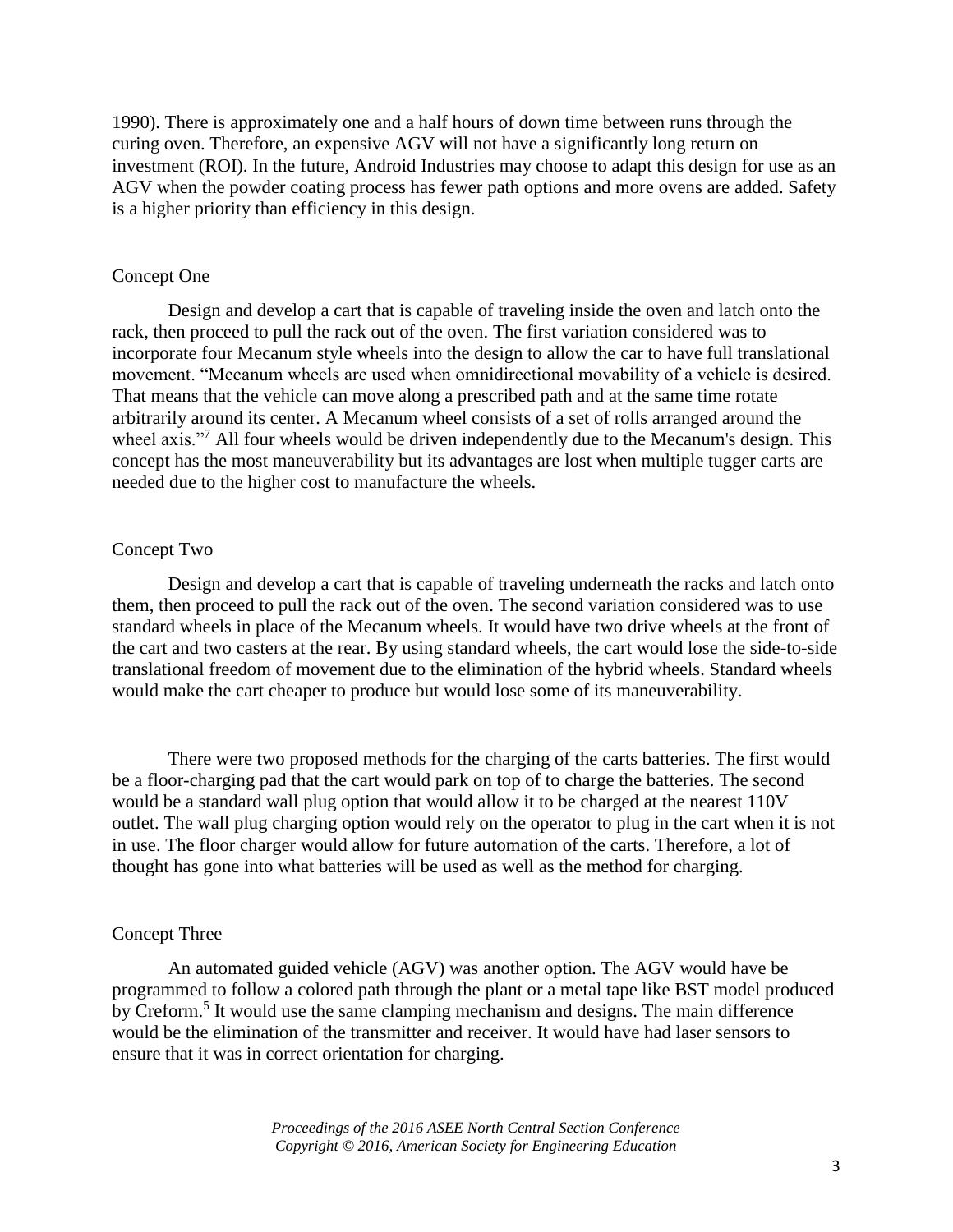Final Concept

Concept two was chosen for its simplicity and low cost. There will most likely be many more of these carts made for the plant and keeping the cost down is a high priority. The Mecanum wheels have high fabrication costs associated with them because of the custom sizing needed. This eliminated concept one from consideration. Concept three had high cost associated with it as well because of the need for extra sensors. The plant union and the elimination of jobs was another issue with the AGV concept. Flexibility is a concern as Android goes forward. The ability to adapt the clamp so that it can move carts of different sizes will become important as cart sizes change in the future. "This flexibility heightens a company's potential responsiveness to competitive and/or market changes."<sup>4</sup> Competitive forces required the design to prioritize flexibility highly. The final concept required a customized clamp in order to grasp the rack and remove it from the oven. Design of the clamp was the most critical and time-consuming part of the project.



Figure 1: Assembly drawing of the Tugger Cart Assembly

# **Design tools/processes**

During the design process Finite Element Analysis (FEA) and Computational Fluid Dynamics (CFD) were used to evaluate design concepts for their robustness. While determining the possible failure modes both a Process Failure Mode and Effect Analysis (PFMEA) and a Design Failure Mode and Effect Analysis (DFMEA) were utilized to capture and correct any potential failures before they ever occurred. Design for Manufacture (DFM) and Design for

> *Proceedings of the 2016 ASEE North Central Section Conference Copyright © 2016, American Society for Engineering Education*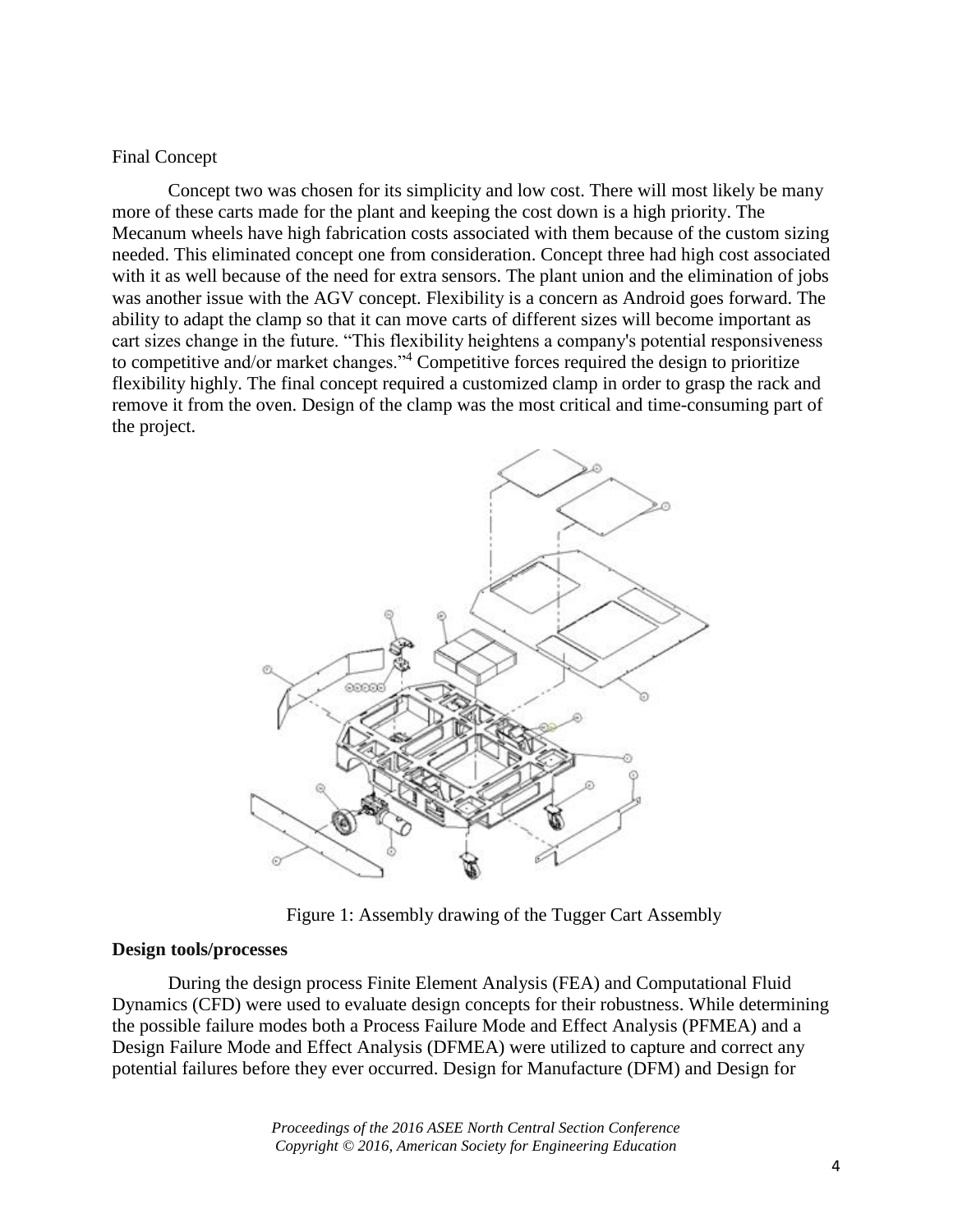Assembly (DFA) were used to optimize the final design for ease of manufacturability and assembly. By optimizing the design for manufacturability, it reduced the number of unique features and time for machining. By optimizing the design for assembly, it reduced the overall assembly time and assembly error by minimizing the number of parts and possible alternate orientations. A House of Quality (HOQ) was used to define the relationship between the customer wants and the engineering specifications. By utilizing the HOQ, the team was able to keep the needs and wants of Android in perspective throughout the design process and were able to meet or exceed all requirements. Throughout the course of the project Gantt charts were used to track all aspects of the progress and to make sure that the project would be delivered on time. A function structure was developed to aid in the design and operation process as well as the dissemination of functionality and interactions between parts to the customer. The Analytic Hierarchy Process (AHP) aided in the decision making process between initial concepts by weighing the strengths and weaknesses of each.

# **Results**

The tugger cart took four minutes to remove the rack from the oven. After fifty cycles of the clamp latching onto the rack there was no noticeable wear. The microcontroller and battery were not affected by the high temperatures and the thermocouple showed temperatures below the 150˚F needed. If the cart is used to only remove racks from the oven it will only need to be charged twice a day. As the operators get used to the controls, the amount of time that will be required to complete the task will go down. The cart can be remote controlled by over 50ft before it would require a signal booster further improving the safety of the workers. The cart survived the weight load of 3000 lbs. with only a minimum of 35 lbs. of force which had been estimated during the design process. Testing for maneuverability the team discovered that the cart could navigate through cones spaced 10' apart. It took 1.5 hours to completely discharge the batteries under a full load. Clamping realiabilty was tested with 100 cycles. There was never a failure while testing the clamp.

# **Conclusion**

Industrial ovens pose severe risks to employees. In the US, a man died in an industrial oven at a Bumble Bee factory in 2012 (OSHA). With the danger of a similar accident occurring, there was an immediate need for development of a solution for Android Industries-Flint campus. Currently, there are no accidents and the goal of the product is to eliminate risk to employees while improving production & operation. This product could be considered very cost effective compared to currently available systems on the market and/or automated conveyor systems. The cost of development and building the tugger cart was \$3,150. The Omnimove is an extremely expensive AGV machine costing approximately \$240,000. The cheapest tugger cart is produced by Electro Kinetic Technologies with a cost of \$5,115. This tugger cart is not remote controlled however and offers a much cheaper and less adaptive hitch option instead of a clamp. If even a single life is saved by using the tugger cart, it will pay for itself.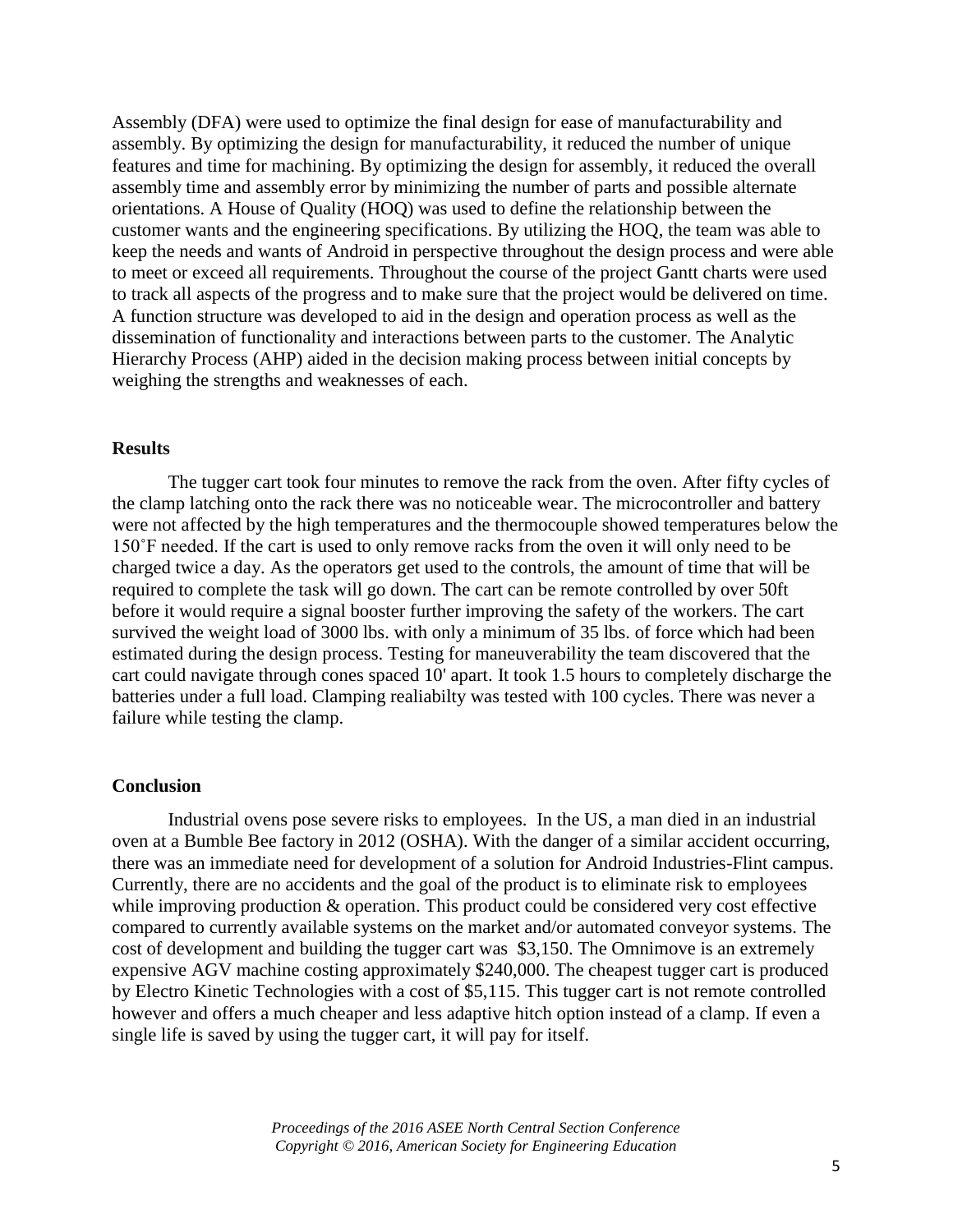The design team's main goal in designing this was to ensure that employees find the tugger cart easy to use. If employees had found anything cumbersome in the design, it had the potential to be thrown away or left unused. "The stability of a vehicle or mobile robot becomes crucial especially when working in the environment with the existence of humans."<sup>6</sup> Management at Android has worked with the team throughout the project to ensure that flaws were quickly noted and revised throughout the prototyping and manufacturing processes.

# **Acknowledgement**

The research on "Curing Oven Tugger Cart" has been chosen by us as a part of the final project for the senior design class for the mechanical engineering program degree. We would also like to thank Mr. John O'Brien and Mr. Gregory Keller, our laboratory technicians, for allowing us to use the machine shop to build the project and for all the assistance and help that was provided by each of them. Last, but not least, we would like to thank Dr. Quamrul Mazumder and the rest of the Engineering department for their advice and assistance throughout the project.

We would like to thank our corporate sponsor Android Industries for providing the funding, materials, and engineering technical support necessary to complete this project.

#### **Bibliography**

1. Marzbanrad, Alireza, Jalil Sharafi, Mohammad Eghtesad, and Reza Kamali. "Design,

Construction and Control of a Remotely Operated Vehicle (ROV)." Volume 7: Dynamic

Systems and Control; Mechatronics and Intelligent Machines, Parts A and B 2011.

2. Robinson, Martin. "Father Burned to Death inside 280C Industrial Oven He Was

Working on after He Was Locked inside and It Was Switched on by Accident by His Future SON-IN-

LAW ." Mail Online. November 20, 2014. Accessed December 9, 2015.

http://www.dailymail.co.uk/news/article-2842536/Father-burned-death-inside-280C-

industrial-oven-kayak-factory-working-colleague-accidentally-locked-switched-on.html.

3. "WagonCaddyHD Remote Controlled Powered Cart." DJ Products Inc. September 21, 2015.

Accessed January 12, 2016. [http://www.djproducts.com/product/military-and-dod-applications/remote](http://www.djproducts.com/product/military-and-dod-applications/remote-controlled-powered-cart/)[controlled-powered-cart/.](http://www.djproducts.com/product/military-and-dod-applications/remote-controlled-powered-cart/) 

- 4. Brown, Edmund. Tugger Cart. US Patent 7497448, filed September 9, 2005, and issued March 15, 2007.
- 5. "Automated Tugger Uses Magnetic Guidepath to Transport Carts." *Product News Network*, December 9, 2010.
- 6. Safar, M. Juhairi Aziz, Keigo Watanabe, Shoichi Maeyama, and Isaku Nagai. 2012. Tip-over prediction for omnidirectional mobile robot. *Procedia Engineering* 41 : 1085-94.
- 7. Gfrerrer, A. 2008. Geometry and kinematics of the mecanum wheel. *Computer Aided Geometric Design* 25 (9) (12): 784-91.

*Proceedings of the 2016 ASEE North Central Section Conference Copyright © 2016, American Society for Engineering Education*